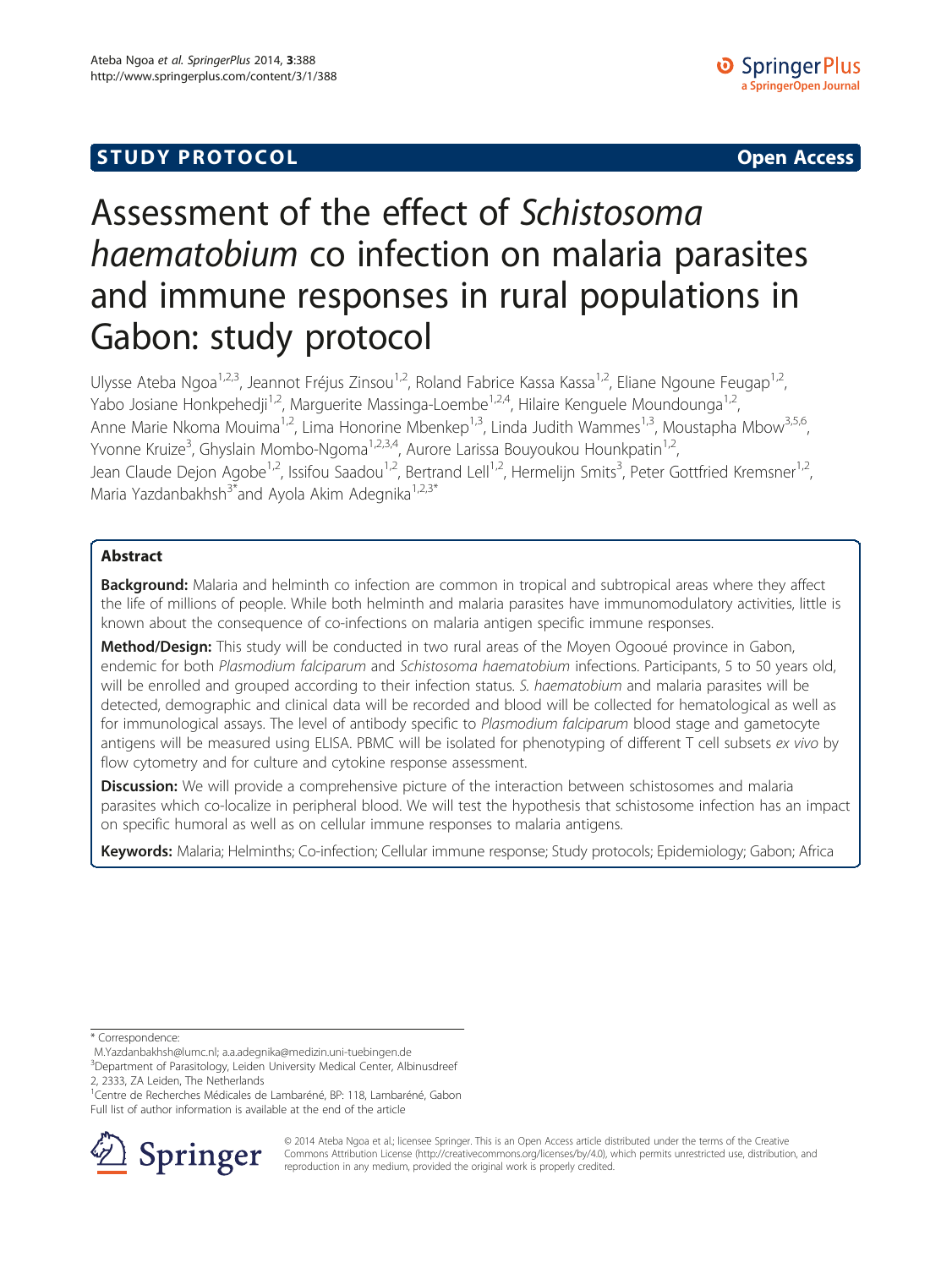#### Background

Malaria and helminth infections are two of the major causes of mortality and morbidity in developing countries (Brooker et al. [2007](#page-9-0); Hotez and Kamath [2009](#page-9-0); Mwangi et al. [2006](#page-10-0)). Both infections are highly endemic in tropical and sub tropical areas (Adegnika and Kremsner [2012](#page-9-0); Akue et al. [2011](#page-9-0); Brooker et al. [2007](#page-9-0)). In the tropics, Sub Saharan Africa (SSA) bears the heaviest burden of Plasmodium spss. infection occurring mainly in children under five years. Moreover it is reported that almost 90% of all schistosomiasis cases worldwide are confined into this part of the world (Hotez and Kamath [2009;](#page-9-0) Simoonga et al. [2009\)](#page-10-0). In developing countries, infection with multiple species of parasites is often the norm (Griffiths et al. [2011;](#page-9-0) Raso et al. [2004](#page-10-0)).

Parasitic coinfection is a relatively new research area. Although some data have been generated, much is unknown and contradictions persist on the impact of helminth infections on malarial disease or parasitemia during co-infection (Adegnika and Kremsner [2012](#page-9-0); Brooker et al. [2007](#page-9-0); Hartgers and Yazdanbakhsh [2006](#page-9-0); Nacher [2011](#page-10-0)). At the clinical level, interaction between plasmodium and helminth species has been discussed; while some studies have highlighted the protective effect of helminth infection on severe malaria and its association with a decreased incidence of malaria attacks or malaria parasite density (Boel et al. [2010;](#page-9-0) Lemaitre et al. [2014;](#page-10-0) Nacher et al. [2000](#page-10-0)), other studies have given a completely opposite picture (Le Hesran et al. [2004](#page-10-0); Sangweme et al. [2010](#page-10-0)). It seems that the outcome of the interaction between helminth and malaria is helminth species specific with, for example, Ascaris infection more likely to be protective against severe forms of malaria and infection with hookworm associated with an increase of malaria incidence (Adegnika and Kremsner [2012;](#page-9-0) Nacher [2011\)](#page-10-0). However despite these opinions more data are needed to get a clear picture of the situation.

Immunity and pathology to malaria is thought to be dependent on a balance between different arms of the immune system. Indeed, whereas at the early stages of infection, the presence of Plasmodium spp. in the blood stream is associated with the production of proinflammatory cytokines, activated cytotoxic T cells and γδ T cells, the effective clearance of the parasite is thought to be mediated by cytophilic antibodies of the IgG1 and IgG3 isotypes (Bouharoun-Tayoun and Druilhe [1992](#page-9-0); Hartgers and Yazdanbakhsh [2006;](#page-9-0) Langhorne et al. [1998](#page-10-0); Leoratti et al. [2008\)](#page-10-0). However, the hallmark of immune responses during chronic helminth infections is the strong polarization toward Th2 and the downstream production of IgE and IgG4 antibodies. This Th2 skewed response is followed by the activation of an immunoregulatory network which can lead to cellular hyporesponsiveness with limited cells proliferation and cytokine

production (Hartgers and Yazdanbakhsh [2006](#page-9-0); Maizels and Yazdanbakhsh [2003](#page-10-0); Nacher [2011](#page-10-0)). Down regulation of the immune response has been shown to be important for the survival of the parasite and for the restriction of deleterious immune response that lead to tissue pathology in the host (Belkaid [2007](#page-9-0); Maizels and Smith [2011](#page-10-0)).

It is hypothesized that chronic helminth infections, with their marked immunomodulatory properties are able to modify immune responses to antigens derived from other pathogens (Hartgers and Yazdanbakhsh [2006;](#page-9-0) Maizels and Yazdanbakhsh [2003\)](#page-10-0). This has been studied for helminth and malaria coinfection but again with conflicting results. For example, studies reported that schistosome infections decrease (Courtin et al. [2011](#page-9-0)) or favor (Remoue et al. [2003\)](#page-10-0) the production of cytophilic antibodies protective against Plasmodium falciparum malaria, while another study in Zimbabwe, reported no association between Schistosoma infection and humoral response to malaria parasites (Sangweme et al. [2010\)](#page-10-0). Inconclusive results were also reported when assessing cytokine productions in malaria co-infected subjects (Sangweme et al. [2010](#page-10-0)). In two different studies undertaken in Ghana and Mali, IL-10 responses to malaria antigen were found to be higher in helminth and malaria co-infected subjects (Hartgers et al. [2009;](#page-9-0) Lyke et al. [2012](#page-10-0)) whereas in a study from Senegal the level of INFγ was higher in coinfected subjects and the increase of IL-10 was only observed in adults but not in children when considering schistosoma and malaria co-infection (Diallo et al. [2004\)](#page-9-0). Helminth infections have also been thought to increase malaria transmission intensity (MTI), as demonstrated in two studies showing an increase of gametocyte carriage in helminth infected subjects in comparison to non-infected ones (Nacher et al. [2001](#page-10-0); Sangweme et al. [2010\)](#page-10-0). Interestingly, using a murine model of malaria and helminth coinfection, Noland et al. observed that anopheles mosquitoes exposed to co-infected mice had a higher rate of infectivity than those exposed to malaria only infected mice (Noland et al. [2007\)](#page-10-0). The mechanism behind the possible impact of helminths on malaria transmission is still unclear.

Taking into account the reports in literature, we set out to conduct a study in an area where S. haematobium and P. falciparum infections are highly endemic (Adegnika et al. [2010](#page-9-0); Wildling et al. [1995](#page-10-0)). The study will test the hypothesis that active helminth infections alter the humoral and cellular immune response to Plasmodium falciparum antigens. A global picture of both the antibody signature and the cytokine profiles will be obtained as well as the activation status of B Cells, T cells, monocytes and dendritic cells. Furthermore the role of regulatory T cells will be assessed by functional analysis, using Treg depletion strategies and comparison of immune responses to depleted and Treg containing cell fractions.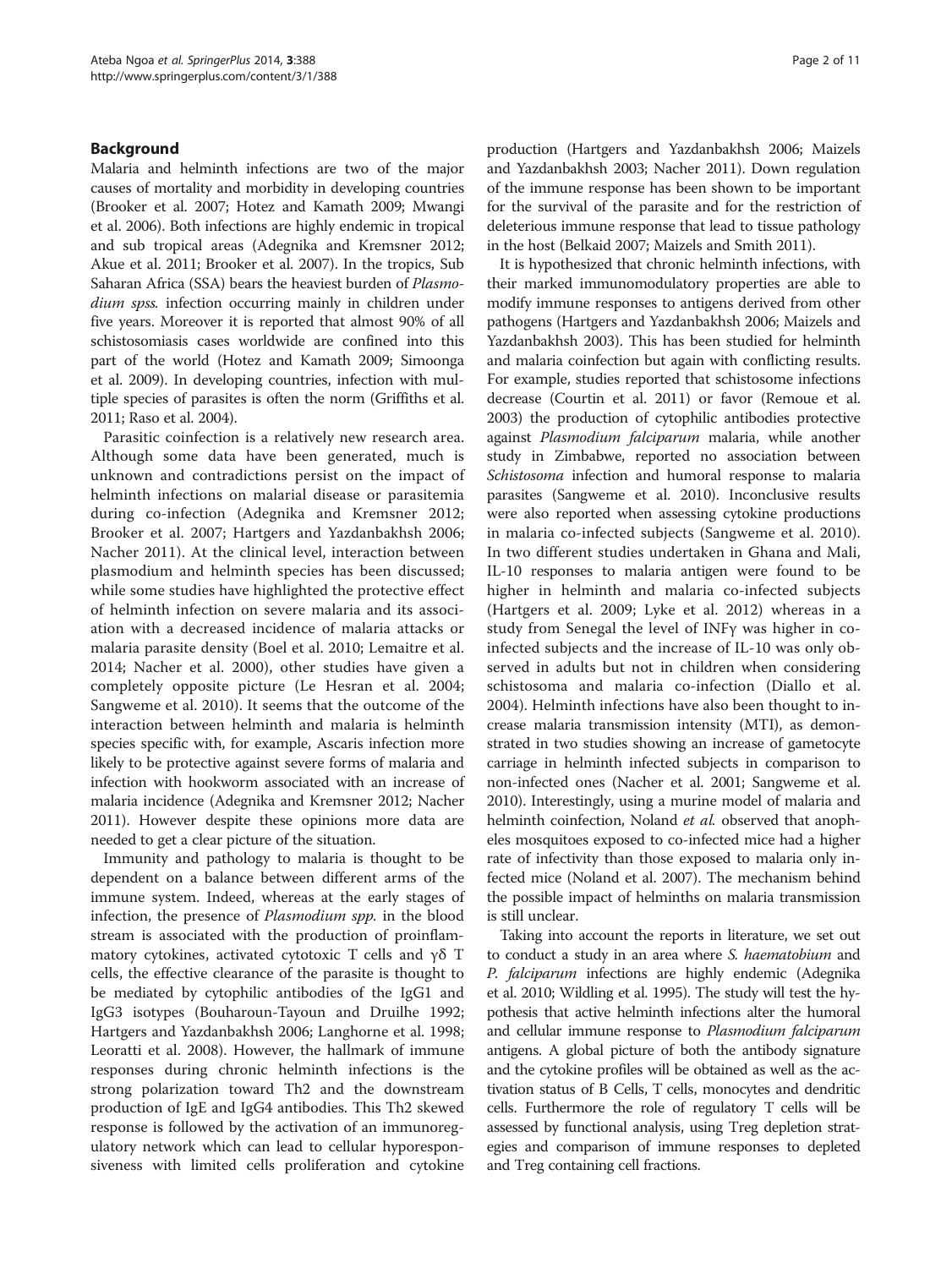#### Methods/design

#### Study site

The study has taken place in two distinct areas, the Bindo village and the Pk15 area, located in the Moyen-Ogooué province of Gabon, central Africa. Several lakes are present in this district and the temperature has an average of 27°C. The capital of the Moyen-Ogooué province is Lambaréné, a semi urban town of about 35.000 inhabitants surrounded by villages. Bindo and the Pk15 are respectively 60 and 15 kilometers from Lambaréné (Figure 1) and they similarly present all the characteristics of a rural area.

Bindo village is a relatively remote place with around 1000 inhabitants. It is located in the center of a palm tree plantation. The income is generated mainly from work at the palm plantation owned by a private company. Few inhabitants get their income from fishing activities and almost all of the population grows their own food. The water is supplied directly from the Ogooué River to two public taps in the village through a pipeline. The village has one nursery, one primary school and one small shop which sell manufactured products.

In contrast to Bindo, the Pk15 area is closer to Lambaréné; it is stretched along a national single lane highway over a 30 km distance. The population is very mobile and due to the proximity to Lambaréné the source of the income is diverse although most of the inhabitants work in an industrial palm oil plantation and engage in agriculture and fishing activities for their subsistence. Four primary schools and two nurseries are present in the Pk15 area. The area has neither electricity nor tap water and drinkable water is taken from streams neighboring the houses.

The streams both in the Pk15 area and Bindo represent the main source of drinking water. They are the sites for

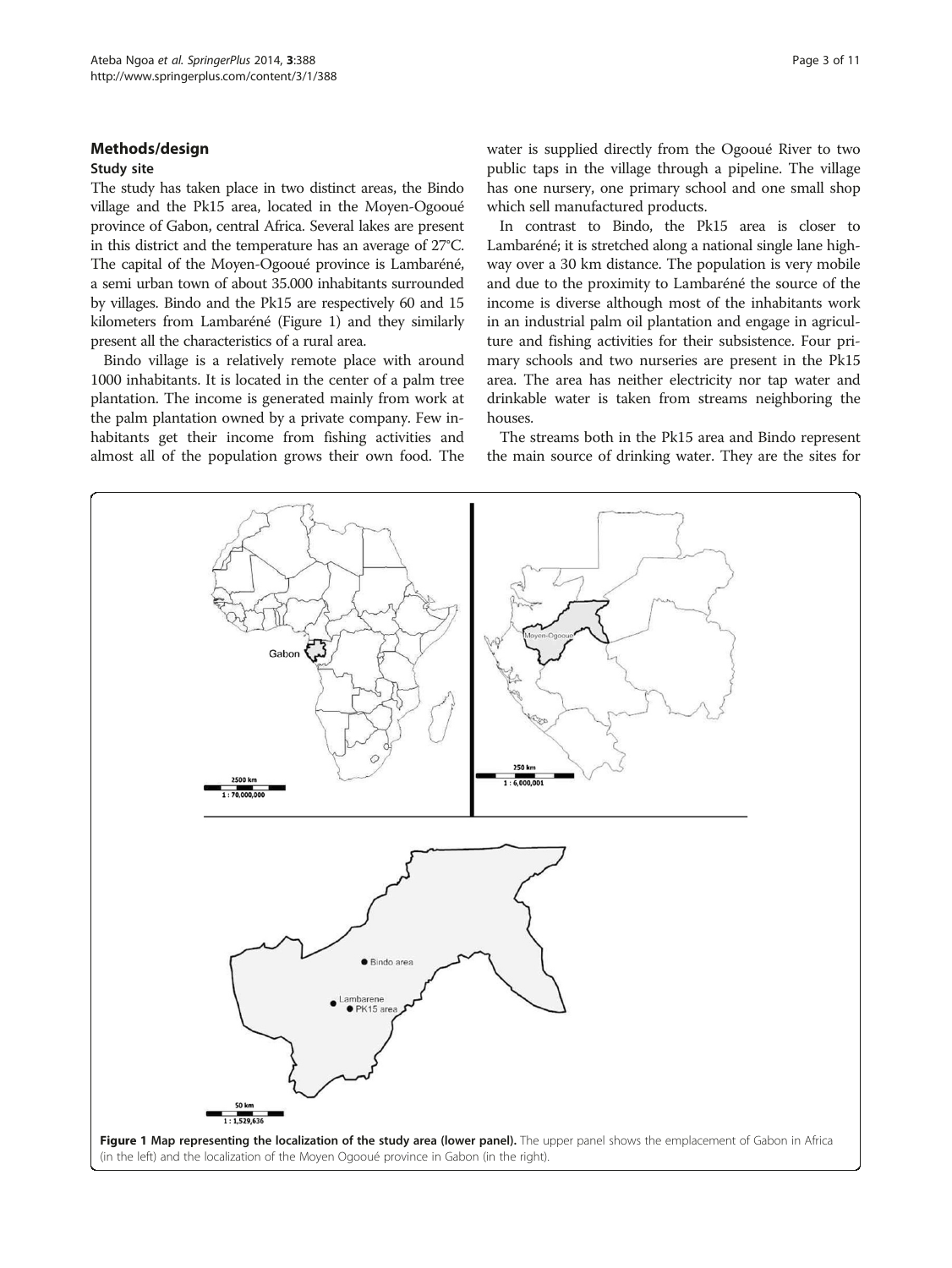laundry and bathing but also represent important points for contact with S. haematobium which has been observed to be highly prevalent in these areas. Furthermore, numerous studies have shown that malaria, intestinal helminth and filarial infections are prevalent in these areas (Adegnika et al. [2010](#page-9-0); Wildling et al. [1995\)](#page-10-0).

#### Study design, study population and ethical issues

The study design is cross sectional, aiming to assess interaction between helminth and malaria infections. Ethical clearance was obtained from the regional ethic committee of Lambaréné (CERIL). Prior to enrolment, the protocol was explained to each participant or to their legal parent or guardian if they were under 18 years of age and a written informed consent was obtained. The study was preceded by a pilot phase so as to set up the study procedures and better characterize the study area and the study population. To be eligible for the study, subjects had to be between 5 and 50 years of age and living in the study area for at least one year. We did not include subjects with a hemoglobin level below 8 g/dl or with known HIV infection. In addition, intake of praziquantel less than one year prior to the study was also a non-inclusion criterion.

#### Recruitment of participants, data and samples collection

Local authorities and villagers were informed about the study through meetings and home visits. A parasitological laboratory was set up in the Bindo area by the study team in order to process the samples on time during the study. The relative proximity of the Pk15 area to Lambaréné meant that samples for parasitological diagnosis could be processed in the main laboratory in Lambaréné.

After informing the communities, all the houses in both villages were identified and geographical coordinates were taken to allow mapping of the study area by global positioning system (GPS). Villagers were then visited at home by field workers. During these visits the study was explained in detail to the occupants, questions regarding the study were answered and people willing to participate and who were eligible were enrolled.

Following the informed consent process a questionnaire was administered to each participant or their parents in case they were unable to answer, to collect demographic and health history data. For all eligible participants a clinical examination was performed to determine the presence of hepatomegaly and/or splenomegaly as well as other relevant health conditions, urine samples were obtained for detection of S. haematobium infection and blood was drawn for parasitological and immunological analysis as described in sections below. All the data collected during the study was on paper forms which were then entered into OpenClinical, clinical trial software for electronic data capture.

#### Parasitological examination

#### Detection of Schistosoma haematobium eggs

Presence of S. haematobium eggs was detected microscopically in 10 ml of fresh urine passed through a filter of 12-mm pore-size (Millipore).

A subject was classified as free of infection if no S. haematobium egg was detected in three samples of urine collected in three consecutive days. Any subject with at least one S. haematobium egg found in the urine was classified as infected.

#### Detection of Plasmodium spp. blood stage parasite

Plasmodium spp. infection was assessed by microscopic examination. Presence of asexual form of the parasite will be determined using the Lambaréné method as described elsewhere (Kremsner et al. [1988](#page-10-0); Planche et al. [2001\)](#page-10-0). On the other hand presence of sexual form of the parasite will be established by the WHO method after a minimum count of 1000 white blood cells.

Real time-PCR will be performed on DNA extracted from EDTA blood pellet kept frozen at minus 80°C. This will be done in addition to microscopy examination to increase the sensitivity of parasites detection. A detailed description of the procedure has been published elsewhere (Adegnika et al. [2006](#page-9-0)).

#### Detection of microfilaria in blood

Microfilaria species in blood will be detected by leucoconcentration and microscopy using a modified Knott's technique (Goldsmid [1970](#page-9-0)). One milliliter of blood will be collected in an EDTA tube and dispensed in an equal volume of 2% saponin lysing solution. After centrifugation the sediment will be transferred to a slide. The entire slide will be examined using a microscope and the number of microfilaria will be counted. Differentiation between Loa loa and Mansonela spp. will be based on the identification of the sheath of Loa loa after the addition of one drop of methylene blue to the slide.

#### Immunological analysis

For immunological assays blood will be drawn in the field from the participants and will be brought to the laboratory facilities within 6 hours. In order to address the research questions immunological assays including antibody measurements by ELISA, whole blood culture assays, human peripheral mononuclear cells (PBMC) isolation and stimulations, cytokine production analysis by flow cytometry (through intracellular staining) and multiplex bead analysis (released cytokines in supernatants measured by luminex), and gene expression by multiplex analysis will be performed as described below.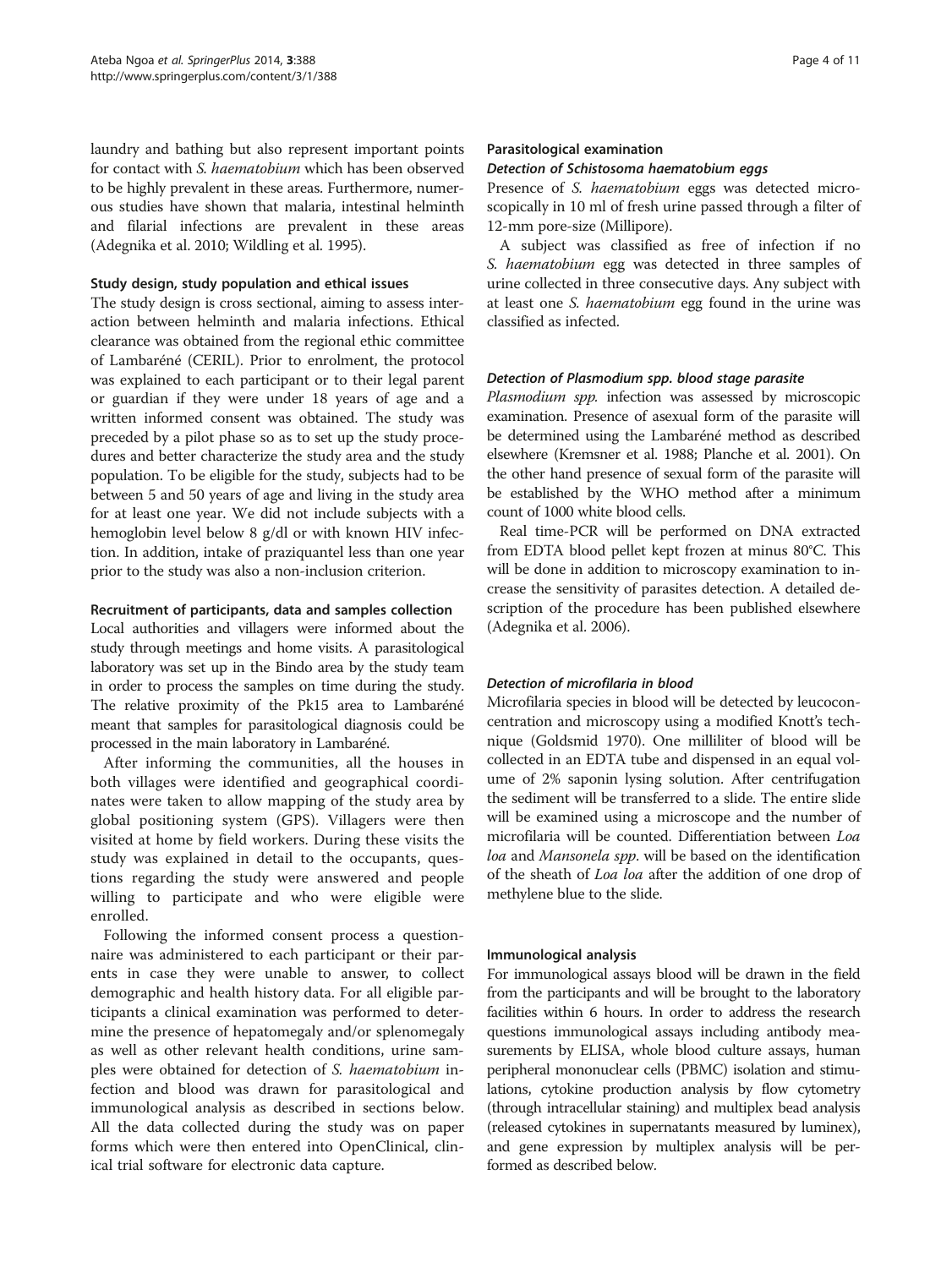#### Humoral immunological assays

We will measure total IgG specific to asexual and sexual forms of P. falciparum by ELISA as previously described (Ouédraogo et al. [2011](#page-10-0)). Antibody response to the apical membrane antigen 1 (AMA-1), merozoite surface protein  $1_{19}$  (MSP- $1_{19}$ ) and glutamate rich protein (GLURP) antigens will be used as a markers of cumulative exposure to P. falciparum. On the other hand total IgG to Pfs48/45 and Pfs230 will be measured to determine P. falciparum gametocyte carriage and antibody response over time as described earlier (Bousema et al. [2006](#page-9-0)).

#### Cellular immunological assays

Media preparation For the immunological essays media will be prepared as described in below.

RPMI-S1 medium: RPMI-1640 (Invitrogen, Breda, The Netherlands) supplemented with 100 U/ml penicillin (Astellas Pharma B.V.), 100 μg/ml streptomycin (Sigma-Aldrich, Zwijndrecht, The Netherlands), 1 mM pyruvate (Sigma-Aldrich, Zwijndrecht, The Netherlands) and 2 mM L-glutamine (Sigma-Aldrich, Zwijndrecht, The Netherlands).

RPMI-S2 medium: RPMI-1640 (Invitrogen, Breda, The Netherlands) supplemented with 20% Fetal Calf Serum (FCS, Greiner Bio-One, Alphen a/d Rijn, The Netherlands), 100 U/ml penicillin and 100 μg/ml streptomycin.

RPMI-S3 medium: RPMI-1640 supplemented with 10% FCS, 100 U/ml penicillin and 100 μg/ml streptomycin.

IMDM-S1 medium: IMDM (Invitrogen, Breda, The Netherlands) supplemented with 20% FCS, 100 U/ml penicillin, 100 μg/ml streptomycin, 1 mM pyruvate and 2 mM L-glutamine).

IMDM-S2 medium: IMDM supplemented with 10% FCS,100 U/ml penicillin, 100 μg/ml streptomycin, 1 mM pyruvate and 2 mM L-glutamine.

Freezing medium: RPMI-1640 + 20%FCS supplemented with 20% Dimethyl sulfoxide (DMSO, Merck KGaA, Darmstadt, Germany).

FACS buffer: 500 ml PBS (Invitrogen, Breda, The Netherlands), 0.5% BSA (Roche Diagnostics GmbH, Mannheim, Germany), 2 mM EDTA (Sigma-Aldrich, Zwijndrecht, The Netherlands) and 2 ml of 0.5 M stock).

FACS staining solution: FACS buffer with 1% human FcgR-binding inhibitor (eBioscience, San Diego, CA, USA).

Permeabilization buffer: FACS buffer with 0.5% saponin (Sigma-Aldrich, Zwijndrecht, The Netherlands).

Whole blood culture Heparinized blood will be diluted in equal volume of RPMI-S1 medium and cultured in 96 wells round bottom plates. Hundred micro liters of diluted blood will be distributed in each well and cultured with 100 μl of RPMI-S1 medium and with one of the following

stimuli: CPG (5 μg/ml, Cayla-Invivogene Europe, Toulouse, France), LPS (100 ngml, Cayla-Invivogene Europe, Toulouse, France), LPS + CPG, schistosoma eggs antigens (SEA, 10 μg/ml, prepared by the Leiden University Medical center, The Netherlands (LUMC)), adult worm antigen (AWA, 10 μg/ml, prepared by the Leiden University Medical center, The Netherlands (LUMC)), PAM3 (100 ng/ml, EMC Microcollection GmbH, Tübingen, Germany), FSL1 (100 ng/ml, Cayla-Invivogene Europe, Toulouse, France), CLO97 (1 μg/ml, Cayla-Invivogene Europe, Toulouse, France). After 24 hours incubation at 37°C, supernatants will be collected, split into 2 tubes and kept at −20°C until further analysis.

PBMC isolation For this assay, peripheral blood will be collected in sodium heparinized tubes (BD, Franklin Lakes, NJ, USA). PBMC will be isolated from blood by density gradient centrifugation on Ficoll (Apotheek AZL, Leiden, The Netherlands) as described earlier (Yazdanbakhsh et al. [1993\)](#page-10-0). We expect an average of  $25 \times 10^6$  PBMCs per donor, which will be used for the different assays planned, as follows in sections below.

Cryopreservation of PBMC PBMC will be resuspended at the concentration of  $10 \times 10^6$  in a solution of RPMI-S2 without glutamax. An equal volume of a freezing medium will then be added to the cell suspension. Finally the total amount of cells will be split into cryovials. One milliliter of the cells suspension containing  $5 \times 10^6$  PBMC will be transferred in each cryovial. All the cryovials will be put in a Mr Frosty and will be kept overnight in a -80° freezer and transferred into a liquid nitrogen containing tank the next day for long term storage.

Thawing and resting of cryopreserved cells Cryovials will be collected from the Liquid nitrogen tank and defrosted in a 37°C water bath. For each cryovial the cell suspension is transferred into a corresponding 50 ml conical tube. PBMC will then be washed two times with RPMI-S3 without glutamax and resuspended at the concentration of 0.5 to  $2 \times 10^6$  cells/ml in RPMI-S3 medium. PBMC will finally be allowed to rest for 4–6 hour in a 5%  $CO<sub>2</sub>$  incubator at 37°C.

PMA/Ionomycin stimulation of PBMC for intracellular cytokine measurement For this assay  $3.5 \times 10^6$  PBMC will be transferred to a 5 ml tube and washed with 2 ml of IMDM-S2 medium. The suspension will be spun for 5 minutes at 20°C, 1500 rpm. Supernatant will then be discarded and the cells will be resuspended in 300 μl of IMDM-S1. Hundred micro liter of the cells suspension  $(1 \times 10^6)$  will be cultured in 96 wells round bottom plate with PMA/Ionomycin (100 ng/ml and 1 μg/ml respectively, Sigma Aldrich), SEB (10 μg/ml, Sigma-Aldrich,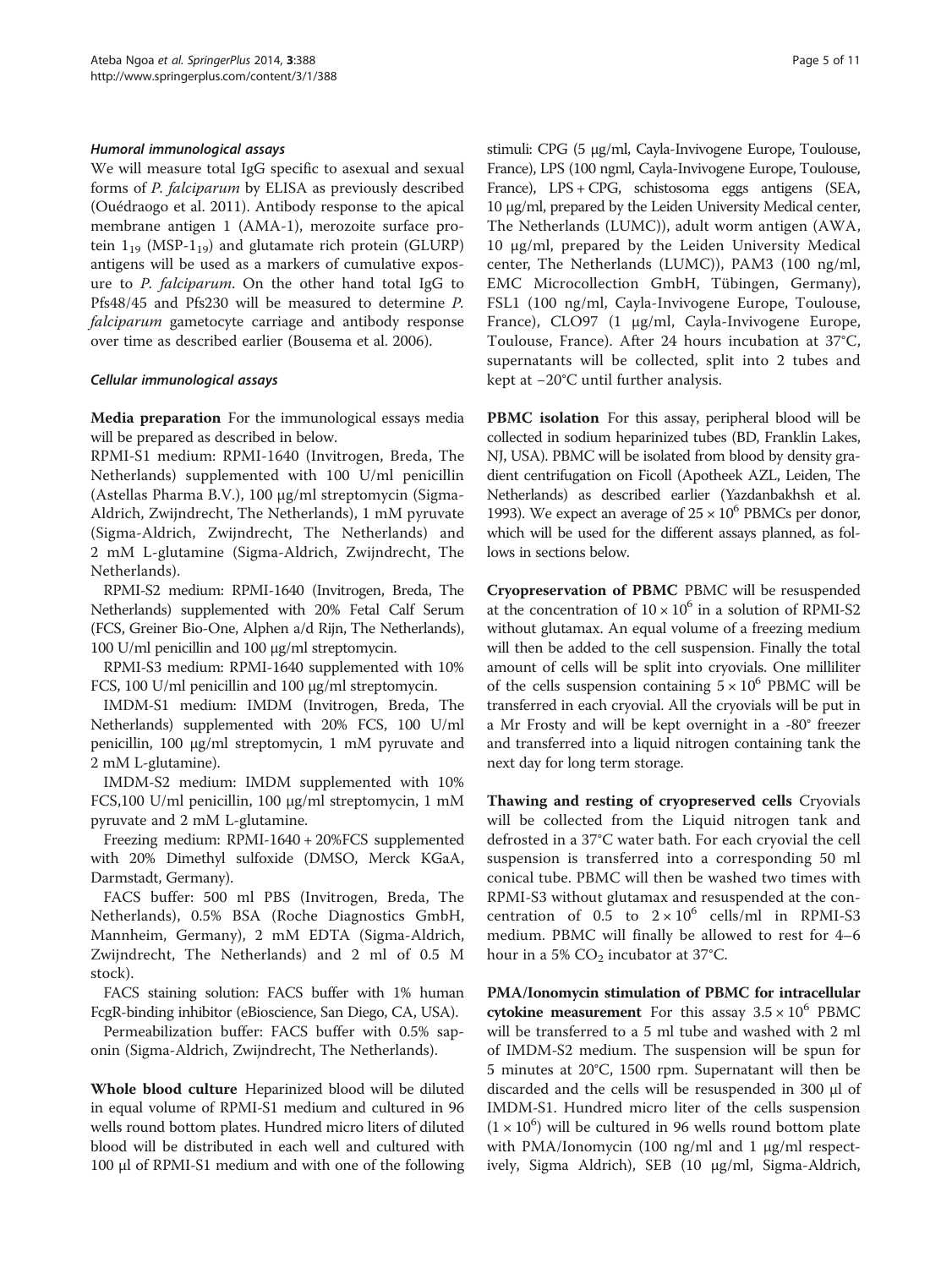Zwijndrecht, The Netherlands) or medium as negative control. After 2 hours incubations at 37°C, 4 μg/ml of Brefeldin A (Sigma-Aldrich, Zwijndrecht, The Netherlands) will be added to each well and cells will be incubated for 4 additional hours at 37°C before fixation by 1.9% paraformaldehyde (PFA) fixative (Sigma-Aldrich, Zwijndrecht, The Netherlands).

PBMC depletion of CD4<sup>+</sup>CD25<sup>high</sup> regulatory T cells Depletion of PBMC from CD4<sup>+</sup>CD25<sup>high</sup> regulatory T cells (Treg) will aim to assess how Treg cell function is affected during helminth and malaria coinfection. Total and Treg cell-depleted PBMC will be stimulated by different antigens or mitogens and their response will be compared. A total of  $12 \times 10^6$  PBMC will be needed for this experiment. Treg cells will be isolated by MACS using the CD4<sup>+</sup>CD25<sup>high</sup> regulatory T cells kit (Miltenyi Biotec GmBH, Bergisch Gladbach, Germany). As already described cells isolation will be done in a two-step procedure (Wammes et al. [2012\)](#page-10-0). Briefly, CD4<sup>+</sup> cells will be enriched by negative selection and then labeled with CD25<sup>+</sup> microbeads for a subsequent selection of CD4<sup>+</sup> CD25<sup>+</sup> regulatory T cells. It should be noted that both depleted and whole PBMC cell populations will undergo identical procedure involving the MACS columns but in the latter population, CD4<sup>+</sup>CD25<sup>+</sup> regulatory T cells will be added back (mock depletion).

Proliferation assay of total and CD4<sup>+</sup>CD25<sup>high</sup> regulatory T cells depleted PBMC This assay will be performed using the green-fluorescent dye carboxyfluorescein succinimidyl ester (CFSE, Sigma-Aldrich, Zwijndrecht, The Netherlands) so as to follow cells proliferation (Quah et al. [2007\)](#page-10-0). To load the cells with CFSE, total and depleted PBMC will be resuspended in PBS (Invitrogen, Breda, The Netherlands) at a concentration of  $2 \times 10^7$  cells/ml. CFSE will then be added at the concentration of 2 μM and cells will be incubated for 15 minutes at room temperature in the dark. After the incubation time, CFSE staining will be stopped by adding 4 ml of IMDM-S2 medium for 1 minute. Finally, cells will be spun down for 5 min 1800 rpm 20°C and the supernatant will be decanted. The loaded cells will then be ready for culture.

Antigen stimulation of total and CD4<sup>+</sup>CD25<sup>high</sup> regulatory T cells depleted PBMC CFSE-labeled Treg celldepleted and undepleted PBMC, will be cultured in a 96 wells round bottom plates. Cells will be seeded at the concentration of  $4 \times 10^5$  cells and cultured for 3 days with 100 μl of malaria infected red blood cells (iRBC;  $1 \times 10^6$  cells per well prepared by the Leiden University Medical center, The Netherlands (LUMC)), malaria uninfected red blood cells (uRBC;  $1 \times 10^6$  cells per well prepared by the Leiden University Medical center, The Netherlands), SEB (10 μg/ml), PPD (10 μg/ml, Statens Serum Institute, Denmark, Copenhagen), SEA (20 μg/ ml), AWA (10 μg/ml). At day 3 of culture, supernatants will be collected and keep at −20°C for cytokine measurements by luminex or ELISA. In addition, cells will be harvested, fixed with 1,9% PFA for 15 min and stored at −80°C until further analysis for cell division detected by CSFE labeling using flow cytometry.

## Cytokine production analysis

Cytokine production will be measured in the supernatants obtained, after three days stimulation of total and CD4<sup>+</sup> CD25high regulatory T cells depleted PBMC and 24 hours of whole blood culture. Cytokine levels will be measured using the multiplex beads array immunoassay or ELISA according to standard procedure. A quantification of different cytokines will be done in two different panels to characterize the cytokine profile involved in innate immunity (IFNa2, IL1b, IL6, IL10, IL12p70, IL-13, IL-23, IFNg, MCP1, MIP1a, MIP1b, TNFa and IP-10) and adaptive immunity (TNF-a, IFN-g, IL-2, IL-4, IL-5, IL-13, IL-17A, IL-17 F, IL-22, IL-10, and IL-21) respectively. The multiplex beads kit will be obtained from Bio-Rad Laboratories and samples will be acquired on the Bio-Plex 200 system (Bio-Rad Laboratories) following the manufacturer recommendations. The most informative cytokines will be used for measurement of further samples.

## FACS analysis

Cell surface marker staining Cells immunophenotyping will be performed by flow cytometry. Cells will be seeded at the concentration of  $2 \times 10^5$  to  $4 \times 10^5$  cells per well in a 96 well FACS V-bottom plates and resuspended in FACS buffer. Extracellular staining of the cells will be done by a mixture of all the fluorescent labeled antibodies of interest prepared in a FACS staining solution at optimal working concentration. After centrifugation and discarding of FACS buffer, cells will be resuspended in 30 μl of the antibody solution and incubated for 30 minutes in the dark at 4°C. Following this step, 100 μl of FACS buffer will be added to each well, cells will be spun again and supernatant discarded. Finally the labeled cells will be resuspended in 50 μl of FACS buffer for acquisition. Acquisition will be performed on a FACS calibur flow cytometer (Becton Dickinson Biosciences BD) and data will be analysed by Flowjo software (Treestar Inc., Ashland, OR, USA). We will use different panels of fluorescently labeled antibodies and cluster various differentiation markers to be able to identify B cells, DCs, monocytes and different T cells subsets and other interesting cells of the immune system such as natural killer (NK) cells or γδ T cells that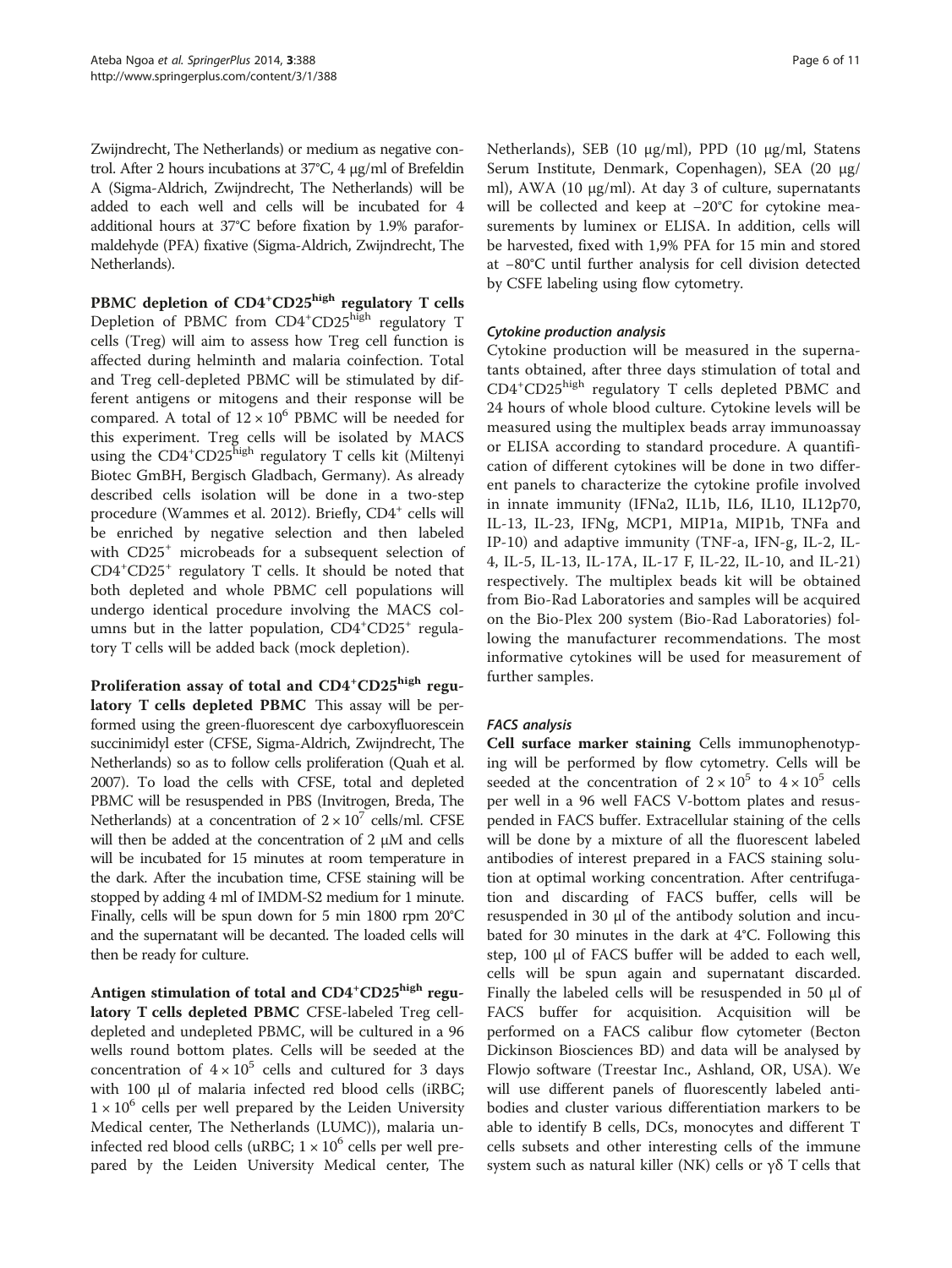<span id="page-6-0"></span>have recently been shown to be associated with immune response against malaria.

Intracellular staining To allow the assessment of cellspecific cytokine production, intracellular cytokines in combination with various subset markers for dendritic cells (DCs), B cells, monocytes and/or  $(γδ)$  T cells will be labeled by fluorescent antibodies. Staining of intracellular cytokines will be performed by a two step procedure consisting of permeabilization and staining of the cells. For PFA fixed cells permeabilization will be performed using a permeabilization buffer. For intracellular staining of FoxP3, PBMC will be fixed and permeabilized by a FoxP3 fixation and permeabilization kit (eBioscience, San Diego, CA, USA). FACS staining will be done as described in the previous paragraph with one additional washing step with permeabilization buffer before adding the antibody mix.

#### Innate gene profiling

Gene profiling will be performed by Reverse Transcription Multiplex Ligation-dependent Probe Amplification (RT-MLPA) in a subset of the study participants. A volume of 2.5 ml of blood will be collected in a PAXgene Blood RNA tube (PreAnalytiX, Quiagen, Germany) per subject. Gene expression profiling of various pattern recognition receptors (PRRs) as well as several key cytokines and chemokines (CCL2; 5 and 22, CXCL13, IL-10, IL-12p40/35, IL-23p19)

will be done as detailed previously (Joosten et al. [2012\)](#page-9-0) to assess whether cells signaling and trafficking is differentially affected in single infection versus coinfection.

#### Analysis plan

The aim of this project is a) to determine how concurrent schistosome infections can affect malaria infections and malaria transmission intensity. Specifically we will assess how levels antibodies to asexual and gametocyte antigens, marker of gametocytogenesis are influenced by concurrent schistosome infection and b) to assess how general and malaria-specific immune responses are modified by concurrent schistosome infection. By general we mean responses to mitogens and activation status of immune cells. On the other hand by malaria specific-immune response we refer to cytokine production and activation in response to infected red blood cells. This study will address the following research questions:

- What is the impact of S. haematobium infection on malaria transmission: how does it impact gametocyte carriage and humoral response to gametocytes?
- What is the level of pro-inflammatory and antiinflammatory cytokines during malaria and/or schistosome infection in response to stimuli that activate the innate and adaptive immune system?



houses where Schistosoma haematobium infected subjects have been found during the screening phase. In the second panel the green dots represent houses not selected for the screening phase whereas the yellow and the red dots respectively represent houses where Schistosoma infected and uninfected subjects were living.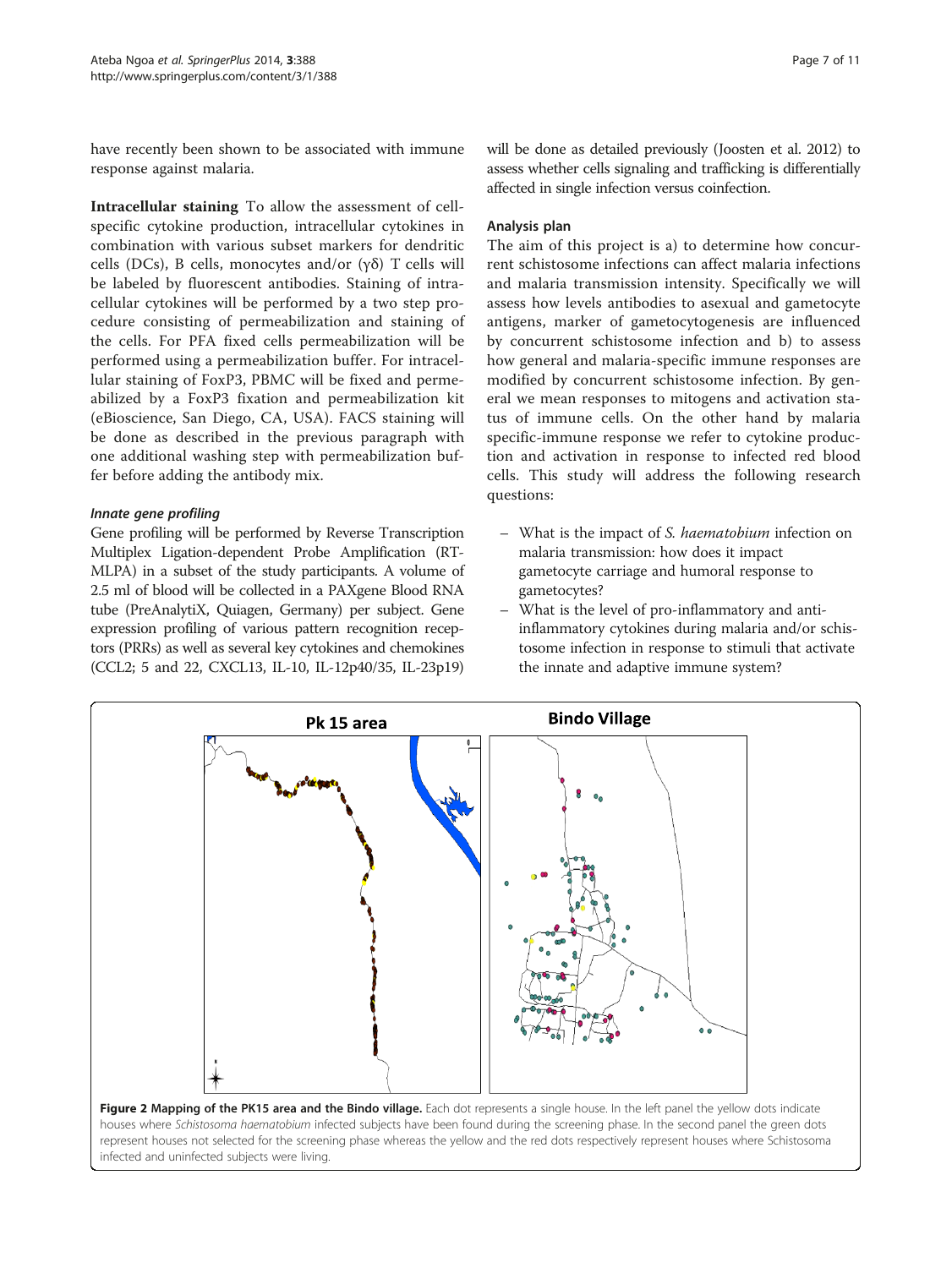<span id="page-7-0"></span>

- Are the phenotype of T cells, B cells, DCs and monocytes different during malaria and/or schistosome infection in general, and in an antigen specific manner, in particular?
- What is the functional capacity of CD4<sup>+</sup>CD25<sup>high</sup>regulatory T cells, as assessed by depletion on the immune response in case of malaria and/or schistosome infection?
- Is the gene expression signature of the immune system altered during schistosoma and malaria coinfection?

These questions will be answered by considering the two study outcomes represented first by the infectious status of participants and secondly by the immune response. For this cross sectional study, four groups will be compared; Plasmodium spp. and S. haematobium uninfected, Plasmodium spp. and S. haematobium coinfected, Plasmodium spp. only infected as well as S. haematobium only infected group. Baseline characteristics will be determined and differences of cellular immune response between groups will be assessed.

## Sample size calculation

For detailed immunological studies the sample size calculation was based on the proportion of responders between infected versus uninfected participants (either malaria or schistosomiasis infection). Considering previous unpublished data we hypothesized that the proportion of responders with regard to the levels of CD4+CD25high-Fox $P3$ <sup>+</sup> T cells will be 15% in the uninfected group and 50% in the infected group necessitating a sample size of 28 subjects per group (power =  $0.80$  and  $p = 0.05$ ). To correct for an estimated 10% failure rate in sample processing we included 31 subjects per group. This sample size will permit to measure other outcomes like difference in cytokine production with adequate power. For example the study will have a power of 0.7 to see an increase in IL10 responders from 30 to 60%, which we expect from schistosomiasis carriers (Hartgers et al. [2009;](#page-9-0) Meurs et al. [2011](#page-10-0); van der Kleij et al. [2004\)](#page-10-0).

On the other hand the above calculated sample size only gives a power of 0.32 to detect an effect of helminth infection on antibody response to sexual or asexual stage antigens. Therefore we run an additional

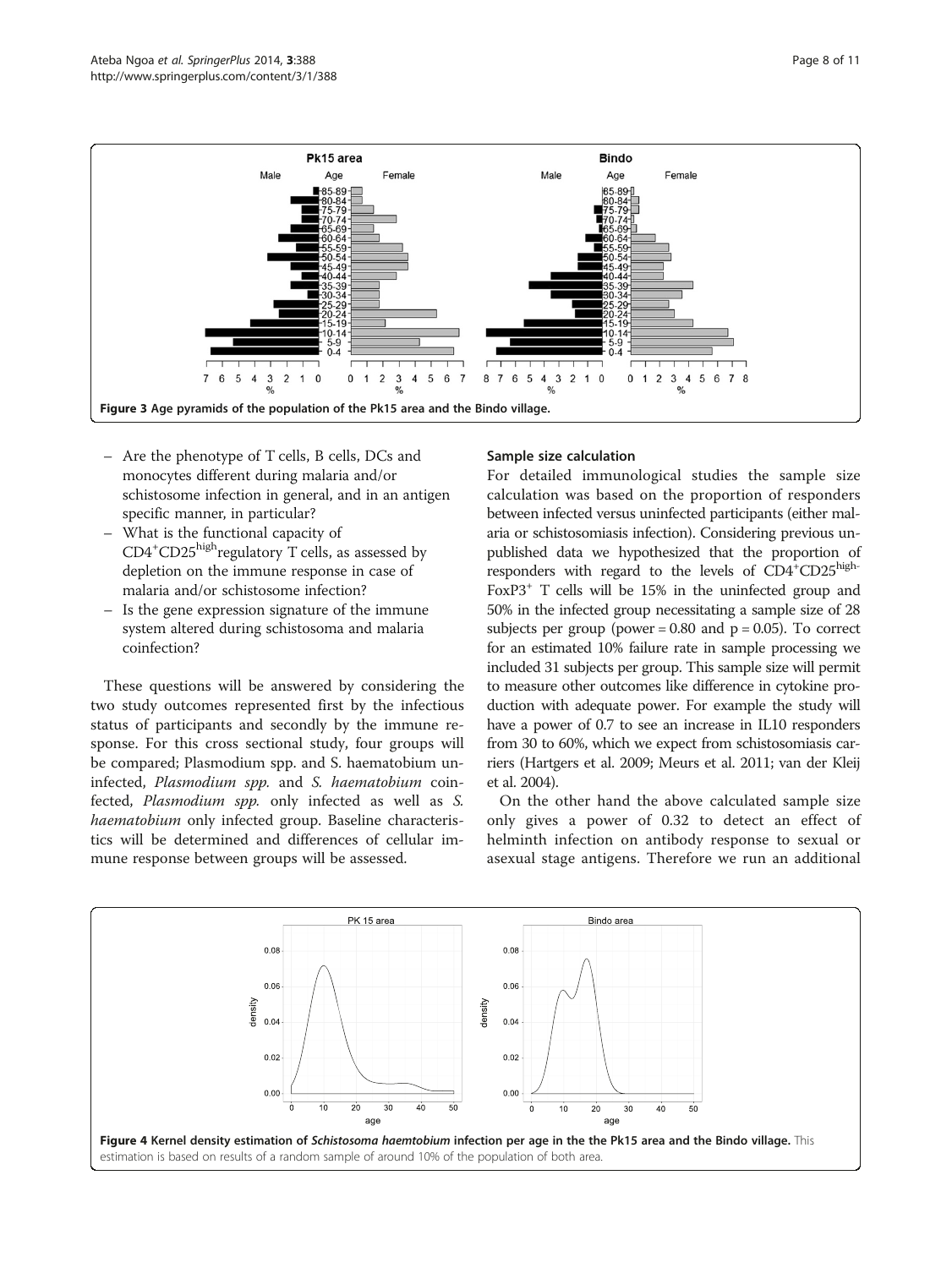sample size calculation that was based on data gathered from an immuno epidemiological study conducted in a setting similar to our study site. From this study it appears that gametocyte antigens usually elicit a weaker antibody response than asexual stage antigens and that the percentage of IgG responders to Pfs48/45 and Pfs230 was around 22 to 28% (Ouédraogo et al. [2011](#page-10-0)). Given the fact that we did not have data comparing antibody response specific to Pfs48/45 and Pfs230 between schistosoma infected and uninfected subjects, we hypothesize that helminth infection will lead to a maximum twofold change in antibody response to Pfs48/45 and Pfs230. Considering this we calculated that a sample size of 63 subjects per group (power =  $0.90$  and p = 0.05) would be adequate to answer our research question. Based on the literature it antibody response to sexual or asexual stage antigens may vary according to the age of the subjects. Hence as our study will include both children and adult our final sample size will be of 126 subjects per group.

## Results from pilot study

Pilot studies have been conducted in the PK15 area and the Bindo village to characterize the study population and to set up the study procedure. All houses in both areas have been identified and their GPS coordinates recorded (Figure [2\)](#page-6-0). To obtain demographic data and to establish the epidemiological feature of S. haematobium infection in the study area a random selection of houses has been

screened to represent around 10% of the population. Typical to low income countries the age pyramid curve presented a broad base as shown in Figure [3.](#page-7-0) In both areas the age pyramids show that only few adults from 20 to 49 are living in the village. This could be due to the migration of young adults to big cities for work or for study purposes. In Bindo this is less apparent as inhabitants are employed by the palm oil company. Regarding the *S. hae*matobium infection we found an overall prevalence of 43% in the PK15 area and 15% in Bindo village. This difference between the two areas could be explained by the fact that in the Pk15 area streams represent the first source of water compared to the Bindo village where public water pumps are available. As represented in the age prevalence curve, children were the most infected by S. haematobium and showed the highest infection intensity (Figures [4](#page-7-0) and 5).

## Conclusion

Polyparasitism is usually described as common in tropical and sub tropical areas where the majority of the population is simultaneously exposed to various pathogens. Malaria and helminth coinfection is very common and it is important to understand their interaction. So far only few studies have been conducted on the interaction between these two pathogens and their effect on the human host in much detail. Moreover, the data generated so far provide contradictory results. At the immunological level, the data available has shown that chronic helminthiasis

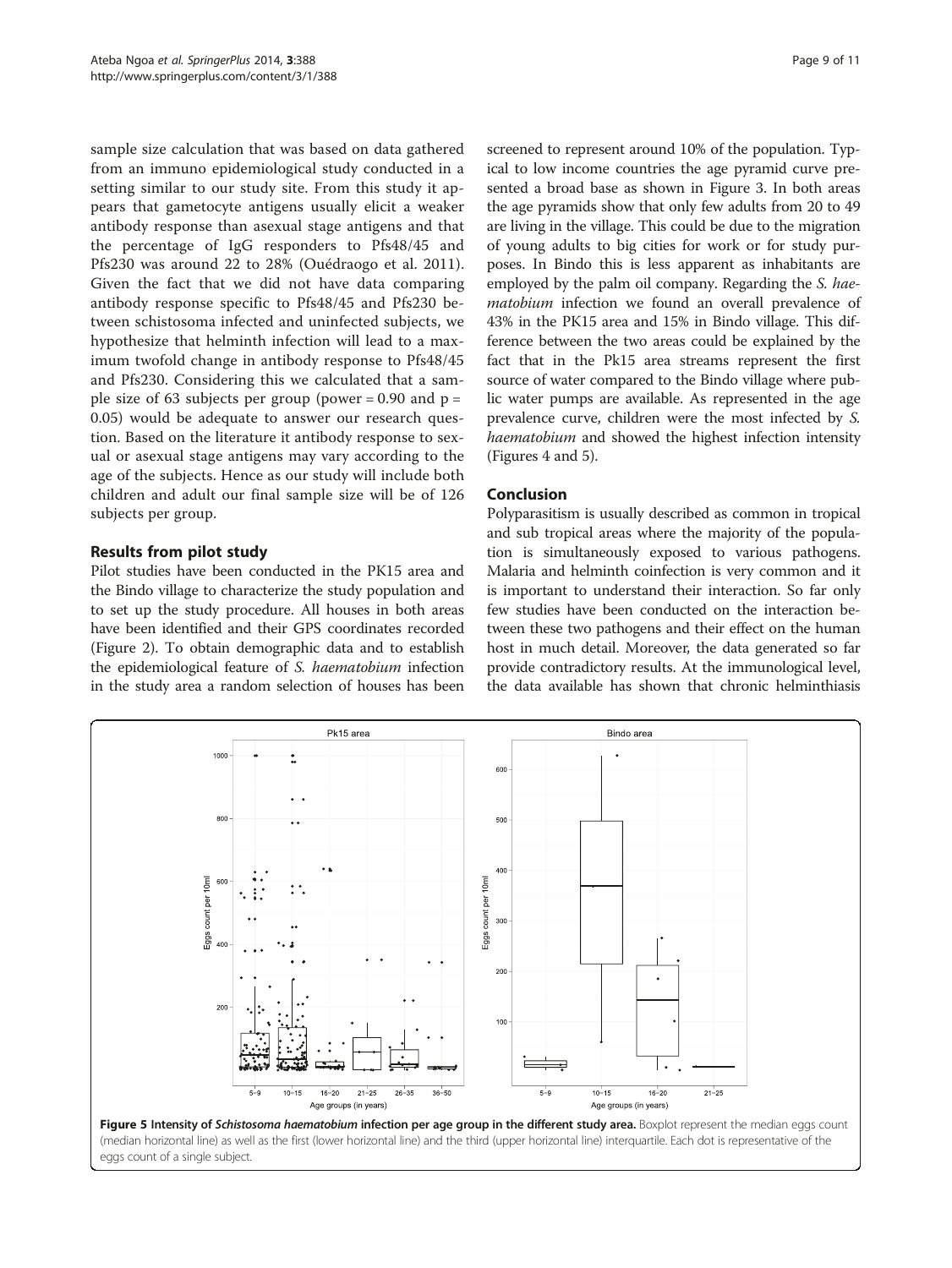<span id="page-9-0"></span>can modulate and impair immune responses specific to malaria antigens. It has been proposed that modulation may rely on two mechanisms. Firstly, through the skewing of cytokine production toward a Th2, which could alter the antibody isotypes and cellular responses generated against malaria parasites. Secondly, by the induction of regulatory cells which indue a hypo responsiveness milieu impairing the cellular response against *Plasmodium*. Despite this general assumption that helminth infections modulate malaria immunity, many questions need to be answered in great detail to understand and unequivocally establish whether there is an interaction between these two parasites. One of them concerns the effect of chronic helminth infection on cell specific immune responses in terms of CD4<sup>+</sup>CD25<sup>high</sup> Treg cells and the control of other cytokine producing effector (T) cells. What is new in this study is the aim to unravel general patterns in innate and adaptive immune responses both at the cellular and molecular level, providing insight in innate immunity shifts that precede and dictate adaptive immune responses in single or co-infected individuals. The identification of malaria responsive cell subsets is needed; the contribution of DCs, monocytes, CD4 or CD8 T cells, γδ T cells or NK cells to malaria antigen-specific responses and the influence of helminth infections on these subsets will be studied.

These studies will shed light on the possible interaction between schistosome and malaria parasites and pave the way for future interventional studies.

#### Competing interest

The authors declare that they have no competing interest.

#### Authors' contributions

UAN, JFZ, RFKK, ENF, JH, GMN, ALBH, JCDA carried on the study on the field. They were responsible of the screening, the enrolment and the follow up of the study participants. HKM and AMN performed the diagnosis of parasitic infection. UAN, MML, HKM, AMN, LHM, LW, MM, YK carried on the different immunological assays. IS, BL and HS advise on the epidemiological aspect of the study. HS advise on the immunological aspect of the study. PGK, MY and AAA designed and coordinated the study. All authors read and approved the final manuscript.

#### Acknowledgement

This work was supported by the Deutsche Forschungsgemeinschaft-funded project Deutsch-Afrikanische Kooperationsprojekte in der Infektiologie (DFG-Projekt KR 1150/6-1), the EU-funded project "Immunological Interplay between Poverty Related Diseases and Helminth infections: An African-European Research Initiative (IDEA)" (HEALTH-F3-2009-241642) and the EU-funded project "The targeted development of a new generation vaccine for schistosomiasis (TheSchistoVac)" (HEALTH-F3-2009- 242107). We acknowledge support by Deutsche Forschungsgemeinschaft and Open Access Publishing Fund of Tuebingen University. The funders had no role in study design, data collection and analysis, decision to publish, or preparation of the manuscript. We acknowledge support by Deutsche Forschungsgemeinschaft and Open Access Publishing Fund of Tuebingen University.

#### Author details

<sup>1</sup>Centre de Recherches Médicales de Lambaréné, BP: 118, Lambaréné, Gabon. 2 Institut für Tropenmedizin, Universität Tübingen, Wilhelmstraβe 27, D-72074 Tübingen, Germany. <sup>3</sup>Department of Parasitology, Leiden University Medical Center, Albinusdreef 2, 2333, ZA Leiden, The Netherlands. <sup>4</sup>Faculté de

Médecine, Université des Sciences de la Santé de Libreville, BP: 4009 Libreville, Gabon. <sup>5</sup>Immunology Unit of the Laboratory of Bacteriology and Virology of Aristide Le Dantec Teaching Hospital, 30 Avenue Pasteur, BP 7325 Dakar, Senegal. <sup>6</sup>Institute of Tropical Medicine of Antwerp, Nationalestraat 155, 2000 Antwerp, Belgium.

#### Received: 10 March 2014 Accepted: 15 July 2014 Published: 29 July 2014

#### References

- Adegnika AA, Kremsner PG (2012) Epidemiology of malaria and helminth interaction: a review from 2001 to 2011. Curr Opin HIV AIDS 7:221–224, doi:10.1097/COH.0b013e3283524d90
- Adegnika AA, Verweij JJ, Agnandji ST, Chai SK, Breitling LP, Ramharter M, Frolich M, Issifou S, Kremsner PG, Yazdanbakhsh M (2006) Microscopic and Sub-Microscopic Plasmodium Falciparum Infection, but Not Inflammation Caused by Infection, Is Associated with Low Birth Weight. Am J Trop Med Hyg 75:798–803
- Adegnika AA, Ramharter M, Agnandji ST, Ateba Ngoa U, Issifou S, Yazdanbahksh M, Kremsner PG (2010) Epidemiology of parasitic co-infections during pregnancy in Lambaréné, Gabon. Trop Med Int Health 15:1204–1209, doi:10.1111/ j.1365-3156.2010.02598.x
- Akue JP, Nkoghe D, Padilla C, Moussavou G, Moukana H, Mbou RA, Ollomo B, Leroy EM (2011) Epidemiology of concomitant infection due to Loa loa and Mansonella perstans in Gabon. PLoS Negl Trop Dis 5:e1329, doi:10.1371/ journal.pntd.0001329
- Belkaid Y (2007) Regulatory T cells and infection: a dangerous necessity. Nat Rev Immunol 7:875–888, doi:10.1038/nri2189
- Boel M, Carrara VI, Rijken M, Proux S, Nacher M, Pimanpanarak M, Paw MK, Moo O, Gay H, Bailey W, Singhasivanon P, White NJ, Nosten F, McGready R (2010) Complex Interactions between Soil-Transmitted Helminths and Malaria in Pregnant Women on the Thai-Burmese Border. PLoS Negl Trop Dis 4:e887, doi:10.1371/journal.pntd.0000887
- Bouharoun-Tayoun H, Druilhe P (1992) Plasmodium falciparum malaria: evidence for an isotype imbalance which may be responsible for delayed acquisition of protective immunity. Infect Immun 60:1473–1481
- Bousema JT, Roeffen W, Kolk MVD, Vlas SJD, Vegte-Bolmer MVD, Bangs MJ, Teelen K, Kurniawan L, Maguire JD, Baird JK, Sauerwein RW (2006) Rapid Onset of Transmission-Reducing Antibodies in Javanese Migrants Exposed to Malaria in Papua, Indonesia. Am J Trop Med Hyg 74:425–431
- Brooker S, Akhwale W, Pullan R, Estambale B, Clarke SE, Snow RW, Hotez PJ (2007) Epidemiology of plasmodium-helminth co-infection in Africa: populations at risk, potential impact on anemia, and prospects for combining control. Am J Trop Med Hyg 77:88–98
- Courtin D, Djilali-Saïah A, Milet J, Soulard V, Gaye O, Migot-Nabias F, Sauerwein R, Garcia A, Luty AJF (2011) Schistosoma haematobium infection affects Plasmodium falciparum-specific IgG responses associated with protection against malaria. Parasite Immunol 33:124–131, doi:10.1111/j.1365-3024.2010.01267.x
- Diallo TO, Remoue F, Schacht AM, Charrier N, Dompnier J-P, Pillet S, Garraud O, N'diaye AA, Capron A, Capron M, Riveau G (2004) Schistosomiasis coinfection in humans influences inflammatory markers in uncomplicated Plasmodium falciparum malaria. Parasite Immunol 26:365–369, doi:10.1111/ j.0141-9838.2004.00719.x
- Goldsmid JM (1970) Studies on the laboratory diagnosis of human filariasis: preliminary communication. J Clin Pathol 23:632–635
- Griffiths EC, Pedersen AB, Fenton A, Petchey OL (2011) The nature and consequences of coinfection in humans. J Infect 63:200–206, doi:10.1016/j.jinf.2011.06.005
- Hartgers FC, Yazdanbakhsh M (2006) Co-infection of helminths and malaria: modulation of the immune responses to malaria. Parasite Immunol 28:497–506, doi:10.1111/j.1365-3024.2006.00901.x
- Hartgers FC, Obeng BB, Kruize YCM, Dijkhuis A, McCall M, Sauerwein RW, Luty AJF, Boakye DA, Yazdanbakhsh M (2009) Responses to malarial antigens are altered in helminth-infected children. J Infect Dis 199:1528–1535, doi:10.1086/ 598687
- Hotez PJ, Kamath A (2009) Neglected tropical diseases in sub-saharan Africa: review of their prevalence, distribution, and disease burden. PLoS Negl Trop Dis 3:e412, doi:10.1371/journal.pntd.0000412
- Joosten SA, Goeman JJ, Sutherland JS, Opmeer L, de Boer KG, Jacobsen M, Kaufmann SHE, Finos L, Magis-Escurra C, Ota MOC, Ottenhoff THM, Haks MC (2012) Identification of biomarkers for tuberculosis disease using a novel dual-color RT-MLPA assay. Genes Immun 13:71–82, doi:10.1038/gene.2011.64